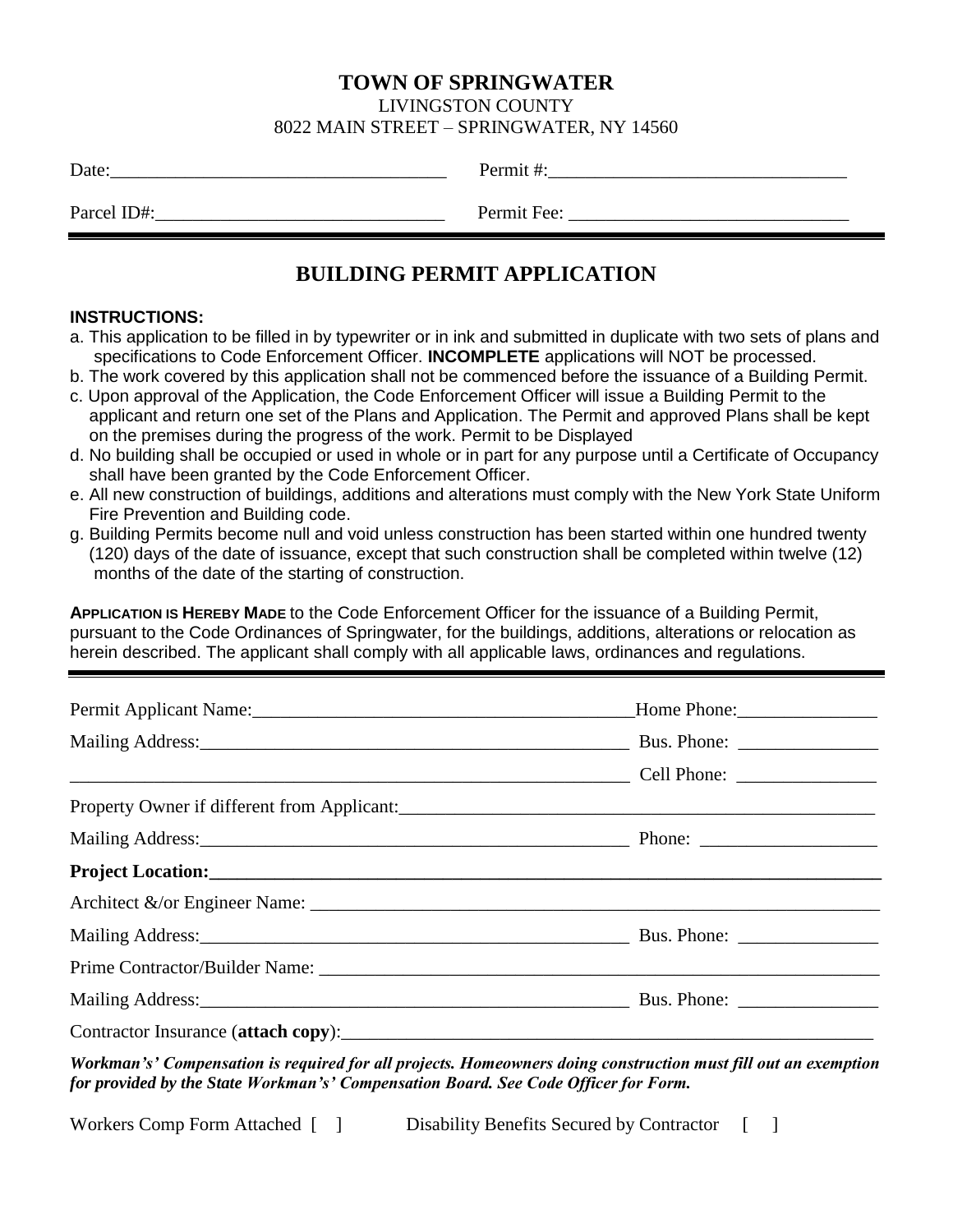# **PROPOSED WORK**

| [ ] Construction of new building<br>Addition to building (size & use)<br>] Alteration to a building<br>] Demolition of a building<br>] Installation of oil or gas burner, describe:                                                                 | [ ] One family dwelling<br>$\begin{bmatrix} 1 & \text{Two family)} & \text{Equation:} \\ 1 & \text{Multi-1} & \text{Matrix:} \\ 0 & \text{Matrix:} \end{bmatrix}$<br>[ ] Multiple dwelling #_____<br>[] Commercial/Professional | [ ] Attached garage<br>[ ] Attached garage<br>[ ] Attached garage<br>[ ] Other type occupancy |  |  |
|-----------------------------------------------------------------------------------------------------------------------------------------------------------------------------------------------------------------------------------------------------|---------------------------------------------------------------------------------------------------------------------------------------------------------------------------------------------------------------------------------|-----------------------------------------------------------------------------------------------|--|--|
| [ ] Installation of plumbing, describe:<br>] Installation of electric, describe:<br>[ ] Deck<br>[ ] Roof / Re-roof<br>[ ] Other work, describe<br><b>Enter description here:</b>                                                                    | <b>ACCESSORY BUILDING</b><br>[ ] One-car detached garage<br>[ ] Two-car detached garage [ ] Fence<br>[ ] Private storage building<br>Shed                                                                                       | [ ] Barn                                                                                      |  |  |
| <b>MANUFACTURED HOME</b> (attach mnfg installation guide and floor plan)<br>Year: _________ Dimensions: ___________ Foundation Type: _____________ Skirting: __________<br>[ ] Park [ ] Private Lot <b>NYS INSTALLER CERTIFICATE to be attached</b> |                                                                                                                                                                                                                                 |                                                                                               |  |  |
| <b>SWIMMING POOL</b><br>[] Above ground [] In-ground [] Hot Tub/Spa                                                                                                                                                                                 |                                                                                                                                                                                                                                 |                                                                                               |  |  |
| All pools capable of holding 24" inches of water or greater are required to have the following items<br>[ ] Fencing w/locking gate 48" high [ ] Pool alarm [ ] Electrical Installation w/cover                                                      |                                                                                                                                                                                                                                 |                                                                                               |  |  |
| <b>CHIMNEY/FIREPLACE</b> (attach mnfg installation guide and floor plan)                                                                                                                                                                            |                                                                                                                                                                                                                                 |                                                                                               |  |  |
|                                                                                                                                                                                                                                                     |                                                                                                                                                                                                                                 |                                                                                               |  |  |
| [ ] Installation of Wood Burner UL#______ Make of Stove/Fireplace/Insert __________________________                                                                                                                                                 |                                                                                                                                                                                                                                 |                                                                                               |  |  |
| Estimated true value of construction: \$                                                                                                                                                                                                            |                                                                                                                                                                                                                                 |                                                                                               |  |  |
|                                                                                                                                                                                                                                                     |                                                                                                                                                                                                                                 |                                                                                               |  |  |
|                                                                                                                                                                                                                                                     |                                                                                                                                                                                                                                 |                                                                                               |  |  |
|                                                                                                                                                                                                                                                     |                                                                                                                                                                                                                                 |                                                                                               |  |  |
| <b>ENERGY Information:</b> (RES Check must be attached for all new residential dwellings, additions)                                                                                                                                                |                                                                                                                                                                                                                                 |                                                                                               |  |  |
| Water Supply: [ ] Public [ ] New Tap Needed [ ] Private Well<br>Sewage Disposal: [ ] Public [ ] New Hookup [ ] Private type:____________________                                                                                                    |                                                                                                                                                                                                                                 |                                                                                               |  |  |
| The tile field fer the disposal of the effluent from a centia taple shall not be equated until on increation shall                                                                                                                                  |                                                                                                                                                                                                                                 |                                                                                               |  |  |

The tile field for the disposal of the effluent from a septic tank shall not be covered until an inspection shall have been made by an authorized person and approved as meeting the requirements of the State Department of Health**. A copy of the County Health permit for septic or sewer permit must accompany this permit application for all new homes**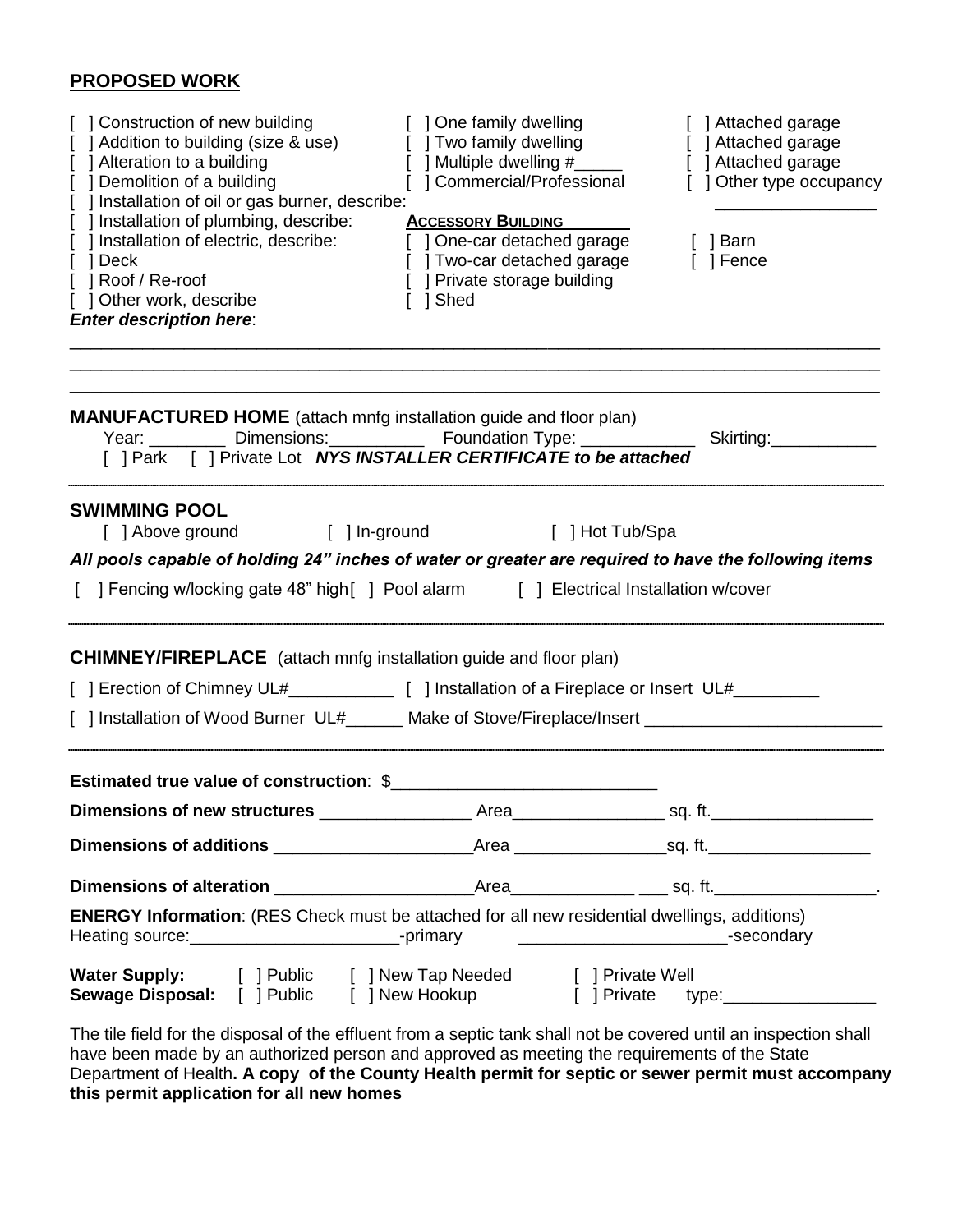# **PLOT DIAGRAM/SURVEY MAP**

The plot diagram is required, showing location of all buildings, existing or proposed, together with dimensions from property lines, the surface elevation of front yard at the front wall of the principal building as related to the surface of the street or highway, lot number, street names and type of lot (interior or corner) and lot description

| Rear Line Ft.  | Rear Yard<br>$$ ft                               |
|----------------|--------------------------------------------------|
| Sideyard Ft    | Sideyard Ft                                      |
|                |                                                  |
| Frontage<br>Ft | Front Yard<br><mark>.</mark> Ft<br><b>STREET</b> |